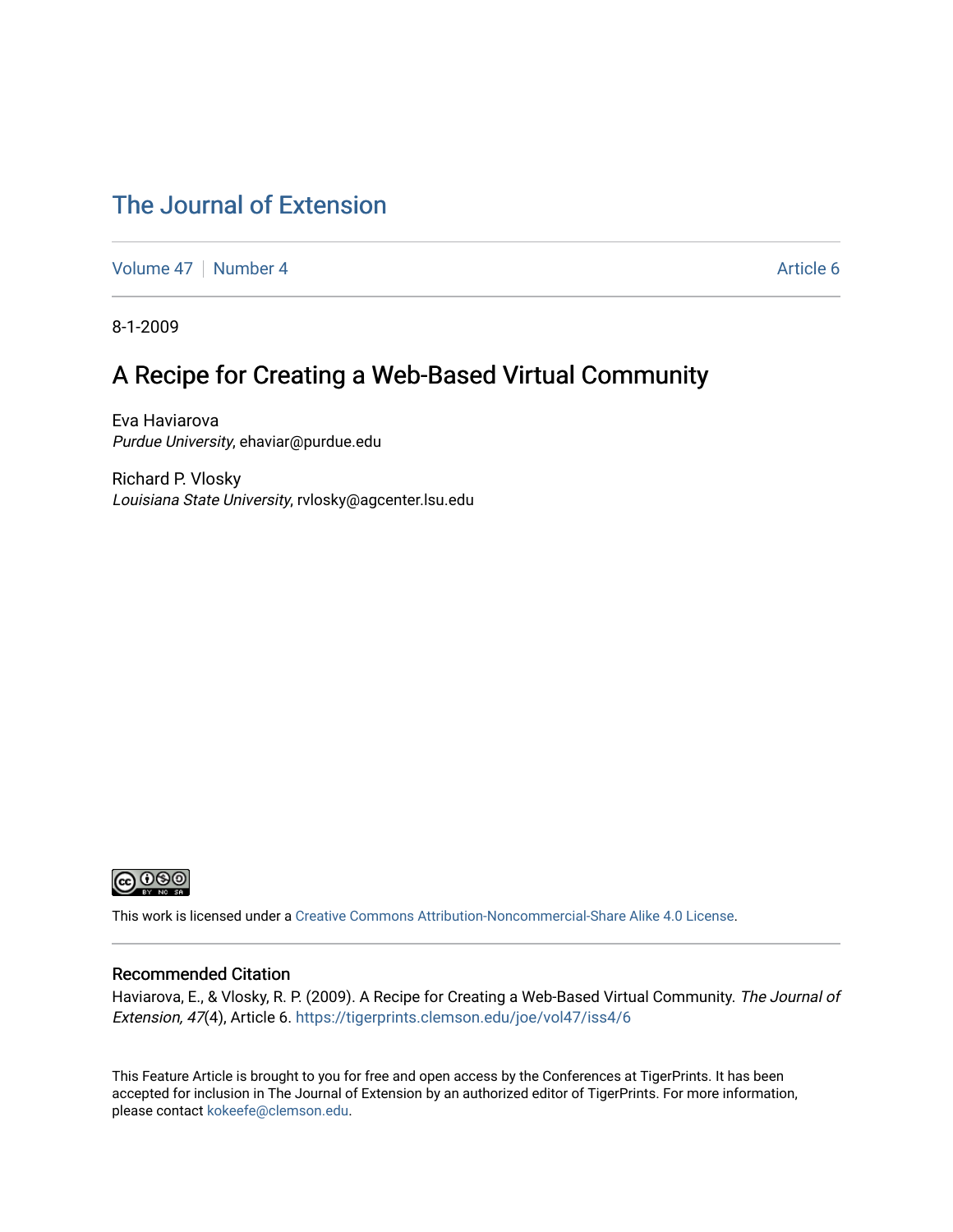

# **August 2009 Volume 47 Number 4 Article Number 4FEA6**

[Return to Current Issue](http://www.joe.org:80/joe/2009august/)

# **A Recipe for Creating a Web-Based Virtual Community**

#### **Eva Haviarova**

Assistant Professor FNR, Purdue University West Lafayette, Indiana [ehaviar@purdue.edu](mailto:ehaviar@purdue.edu)

#### **Richard P. Vlosky**

Director and Professor Louisiana Forest Products Development Center School of Renewable Natural Resources Louisiana State University Agricultural Center Baton Rouge, Louisiana [rvlosky@agcenter.lsu.edu](mailto:rvlosky@agcenter.lsu.edu)

**Abstract:** The Internet has fundamentally changed the way people communicate, creating a means to reach vast audiences. Generally, on-line communication can be informational, transactional, and/or communicational. The Internet can also facilitate complex technical information sharing. Transmission of ideas and information in an on-line mode is rapid and available regardless of how geographically dispersed people may be. In other words, unlike physical communities, on-line communities do not require spatial proximity for members. In this article, we break down the general steps required to ideate, create, and launch a successful on-line generic Internet-based community.

The Internet has fundamentally changed the way people communicate, creating a means to reach vast audiences. Generally, on-line communication can be informational, transactional, and/or communicational. The Internet can also facilitate complex technical information sharing (Cothrel & Williams, 1999). Transmission of ideas and information in an on-line mode is rapid and available regardless of how geographically dispersed people may be (Marshall, 2000). In other words, unlike physical communities, on-line communities do not require spatial proximity for members. In this article, we break down the general steps required to ideate, create, and launch a successful on-line Internet-based community. Although our experience is in building Web-based communities for the forest sector, this framework can be applied to any sector.

# **Steps in Building a Web Community**

Here are the steps that we think are required to build a Web community. We elaborate on the steps in the following sections.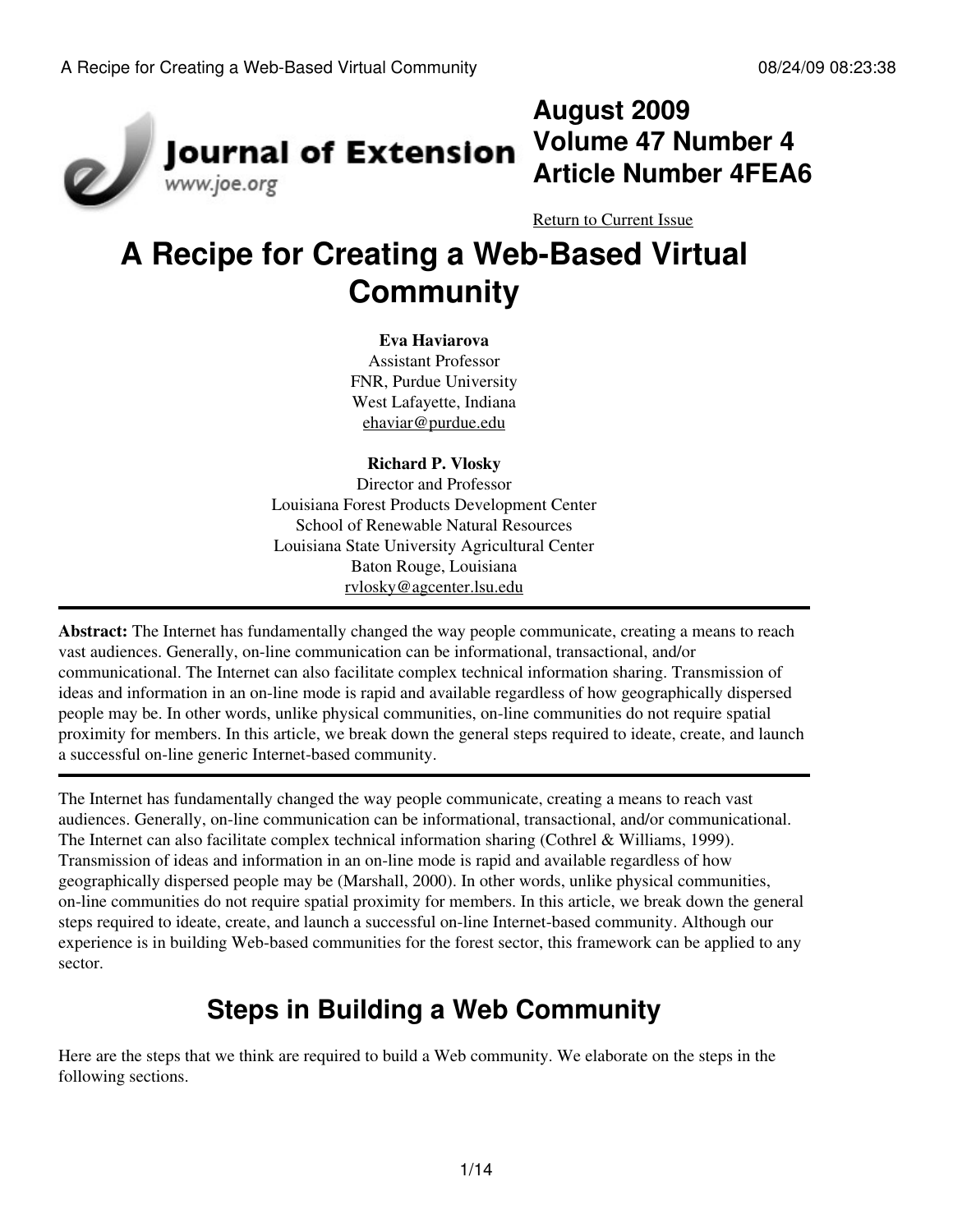- **Developing vision for the Web community**: It is very important to have a vision and the ultimate 1. goal of the community to be developed. The vision should be a very *short* and *simple* way of saying what this community plans to achieve.
- **Researching existing Web communities for the features that are desirable and not desirable**: 2. Existing Web communities in similar and dissimilar areas can be of great help in deciding what capabilities the Web community should have.
- **Creating a list of requirements**: Based on the research done in step 2, plan what features the Web 3. community will support its vision.
- **Web design**: A draft layout drawing of the web page should be created to make a visual 4. representation of the Web community features.
- **Information gathering**: A Web community is primarily a source of information and a medium of 5. communication. Information comes in the form of directory, resources, and knowledgebase useful to its users. This is a continuous process.
- **Road show—conferences, industry meets, consultants**: The primary audience of this Web 6. community is the industry. The development of the Web community needs their support and participation. The Web community is pitched during these events to garner support and ideas.
- **Survey to collect directory information**: Step 5 is not complete unless a formal survey of the 7. industry is done to obtain the latest information straight from the most authentic source. The survey (online, email, postal mail, etc.) should generate sufficient response such that Web community could be made available for public use based on the results.
- **Project pre-planning**: This stage lists broad steps in the project execution. Deadline for completion 8. of the project should be set.
- **Resource requirement**: There are two main resources required in such projects: 1) Information 9. gathering, assimilation, and analysis team and (2) Web community development team. There are several constraints under which a project of this scale is carried out, including funding, people, capabilities, etc.
- **IT resources and constraints**: Because it is a Web community, IT is the vital part of the project. 10. Web community features may be influenced by the capabilities and availability of IT resources.
- 11. **Project planning and tracking**: This is vital in order to stay on time and on budget.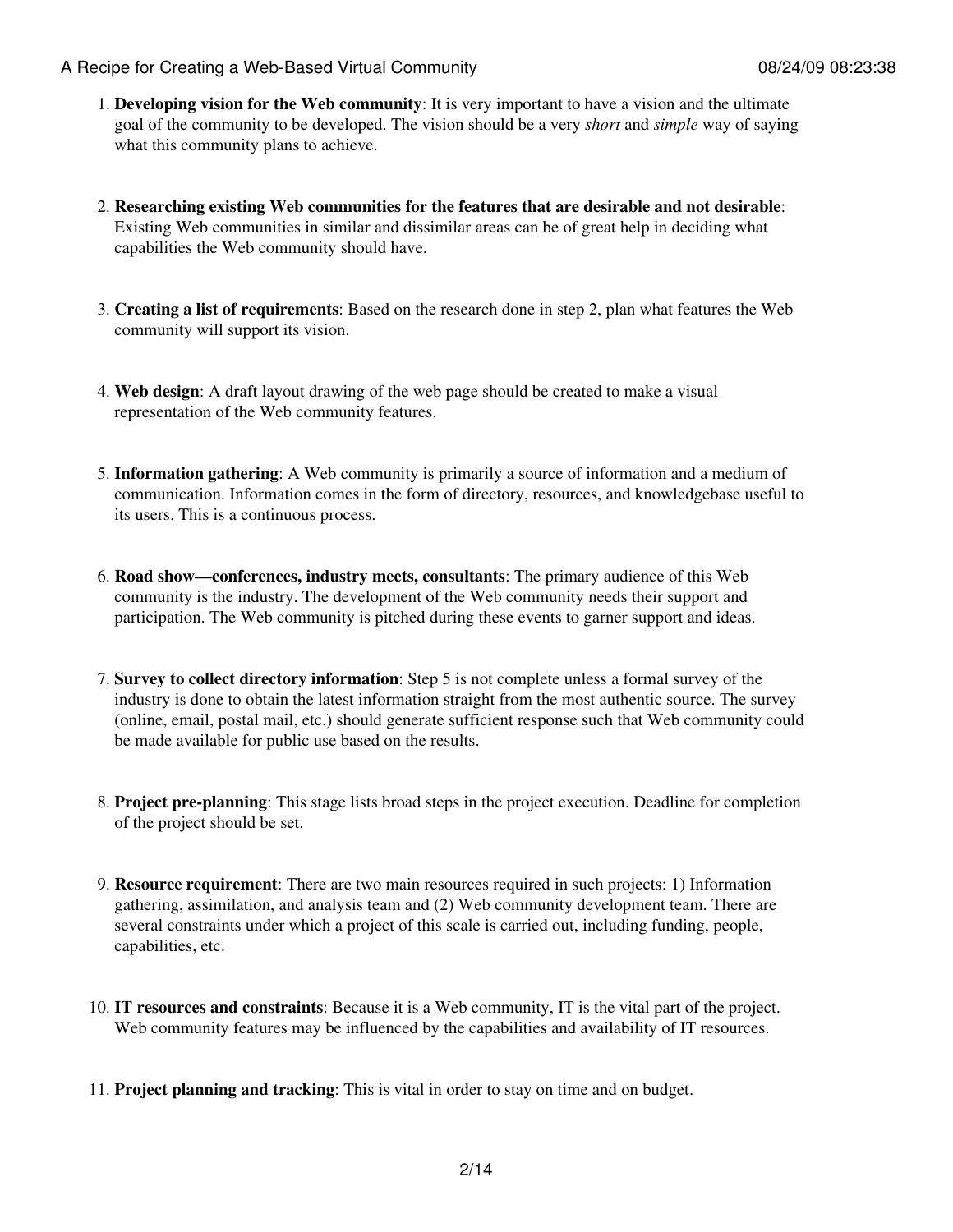- **Functional specification**: IT usually operates under different guidelines. Because they do such work 12. day in and out, they require a standardized set of specifications for Web community requirements. This also includes the look and the feel of the Web site.
- **System design**: This step is designed by IT to adhere to functional specifications. It is more technical 13. in nature and has more exacting definitions of resource and functional requirements.
- **Project monitoring**: This allows tracking of development process. It is important to make quick 14. adjustments to meet ultimate deadline requirements.
- **Beta testing**: Every time a new phase of the project is complete, it has to be thoroughly tested both 15. by IT and end-user to ensure that it meets all requirements.
- **Production**: Once the Web community is ready, it can be made publicly available. It should be done 16. in a way that generates maximum interest.
- 17. **Feedback**: Feedback from users can be used to make adjustments to the Web site.
- **Contact/communication channel**: A protocol on how the communications should be responded to 18. has to be developed.
- **Administrator jobs**: There are several administrative jobs even after the project is complete that 19. include sending email, updating news, monitoring postings, etc.
- **Documentation**: Continuous documentation is extremely vital in such projects to ensure that future 20. teams upgrading or maintaining the Web site are able to do it with ease.

The following sections elaborate on some of the steps mentioned above.

### **Develop a Vision for the Web Community**

A powerful vision provides everyone in the organization with a shared mental framework that helps give form to the often-abstract future that lies ahead. Effective visions provide a word picture of what the organization intends ultimately to become—which may be 5, 10, or 15 years in the future. The vision statement should not be abstract. It should contain as concrete a picture of the desired state as possible and also provide the basis for formulating strategies and objectives (Niven, 2007). It is important to have a vision and to be able to articulate the goal of the community. The vision should be a very *short* and *simple* way of saying what this community plans to achieve. Examples of visions are:

To provide a means to connect members of the forest products sector in order to facilitate economic • growth in the sector.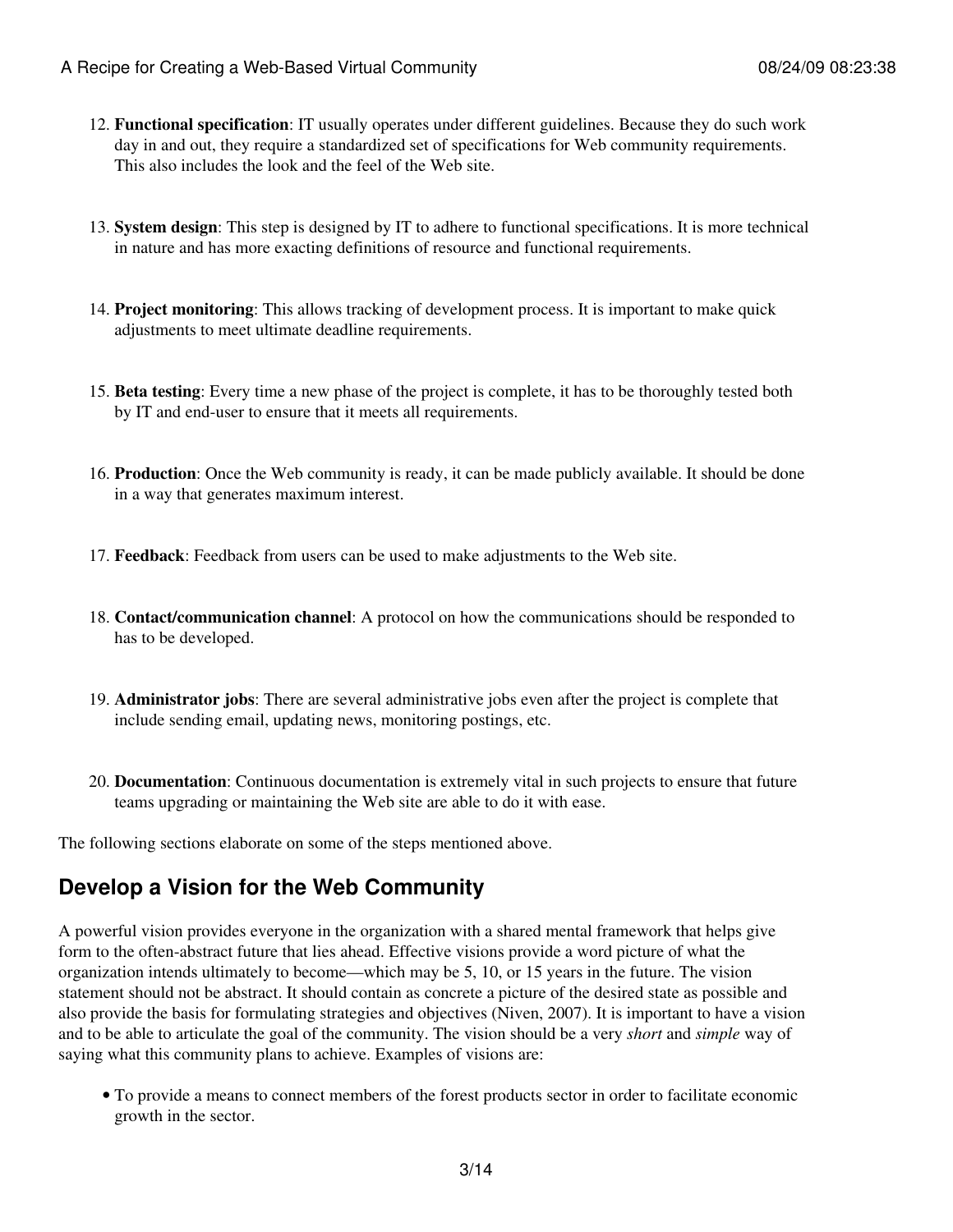- To be a conduit of relevant and timely information to the forest products sector as a means to foster competitiveness.
- To be the primary comprehensive repository of forest products sector manufacturer information.

In the case of our Forest Products Web Community, the vision was the following.

- Shape the Indiana forest products industry into a **thriving industry**
- Promote **Made in Indiana** products and services
- Facilitate bringing the industry together to prepare them against **foreign competition**
- Help in **removing redundancies** in manufacturing processes and transportation and **encouraging synergies**
- Provide a **level playing field for all companies** (by dispersion of free information to members)
- Facilitate **exhibiting, selling, and buying** of forest products
- **Educate companies** on the advantages of being an active member of the Web community.

### **Garnering Buy-In and Support**

A Web-based community can affect many stakeholders, including companies engaged in the focus industry. A community can create and strengthen relationships that companies have with business partners. The single most important factor in assuring successful implementation and participation is clearly communicated support from upper management in the industry. In general, most distrust/ambivalence occurs when senior management fails to detect the long-term benefits of participation in a Web-based community and, hence, provides only tepid support for involvement. Benefits need to be communicated to and assimilated by organizational leadership.

In the case of our Forest Products Web Community, we:

- Attended number of conferences and summits involving the industry, government, and academia and presented the idea to them to garner their support,
- Used industry relationships to promote the idea of Web community, and
- Involved a few enthusiastic industry players to evaluate the concept and provide feedback.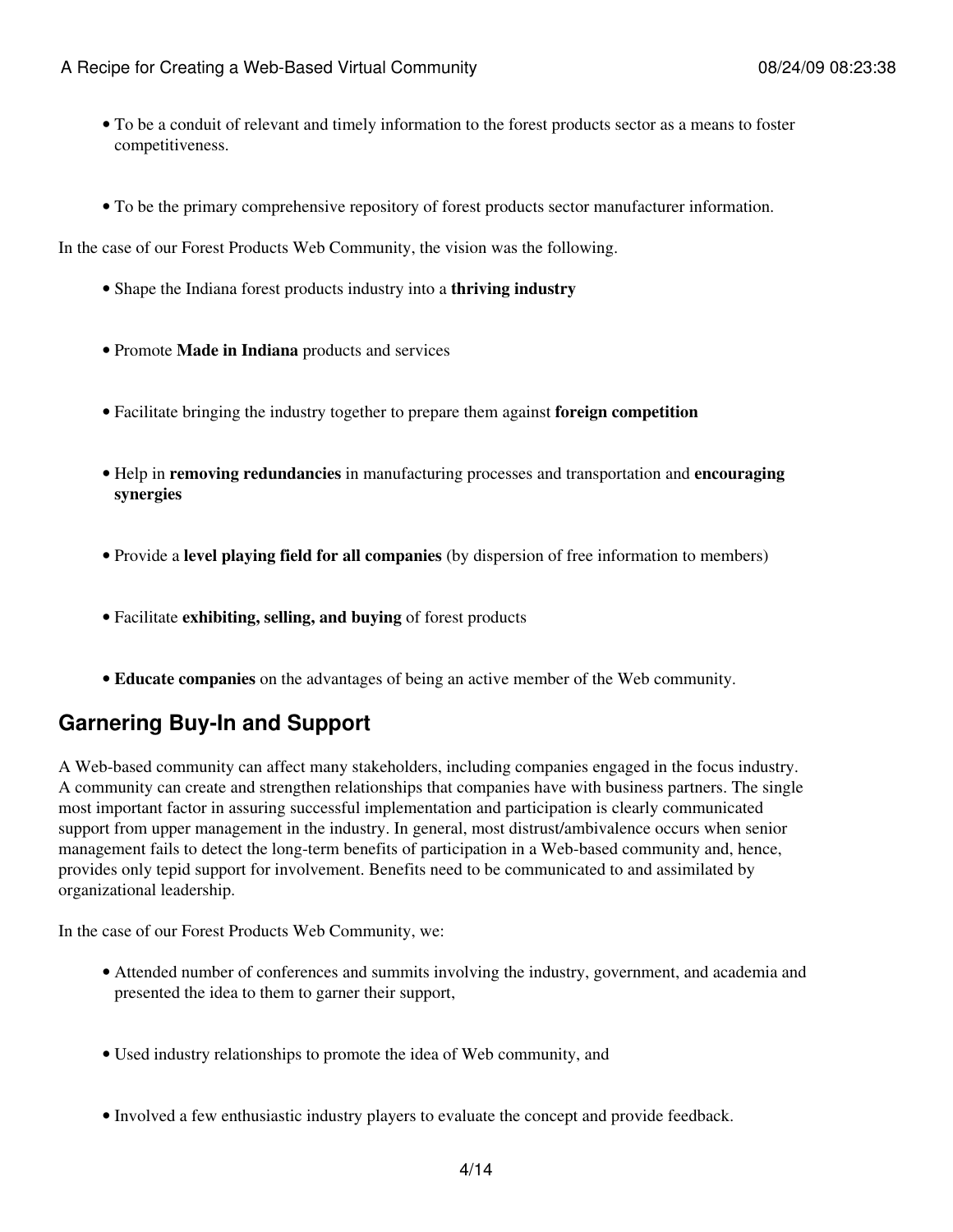### **Develop an Organizational Structure**

The tasks required to plan and implement a Web-based community are complex and varied, including 1) developing a thorough understanding of requisite/available Web development technologies; 2) specifying appropriate and desired community components; 3) deciding on technology suppliers; 4) developing coordinative relationships with member counterparts and representatives; 5) educating internal development personnel on the scope and mission of the community project; and 6) establishing a structure for coordinating activities.

We recommend that one person be assigned as project coordinator to oversee the project from ideation to launch. Before implementation occurs, this person should become familiar with the technologies to be implemented by attending seminars, retaining consultants, conducting a literature review, and, most important, interfacing with industry and other stakeholder counterparts. Once preliminary education has taken place, the coordinator will be in a better position to understand implementation challenges, educate others, and communicate effectively to internal and external project participants. This person would also have primary responsibility for community maintenance and for keeping the community current and relevant for members.





We had the organizational structure as shown in Figure 1. In the case of our Forest Products Web Community, we:

• Met regularly with the IT team to understand their capabilities and schedule and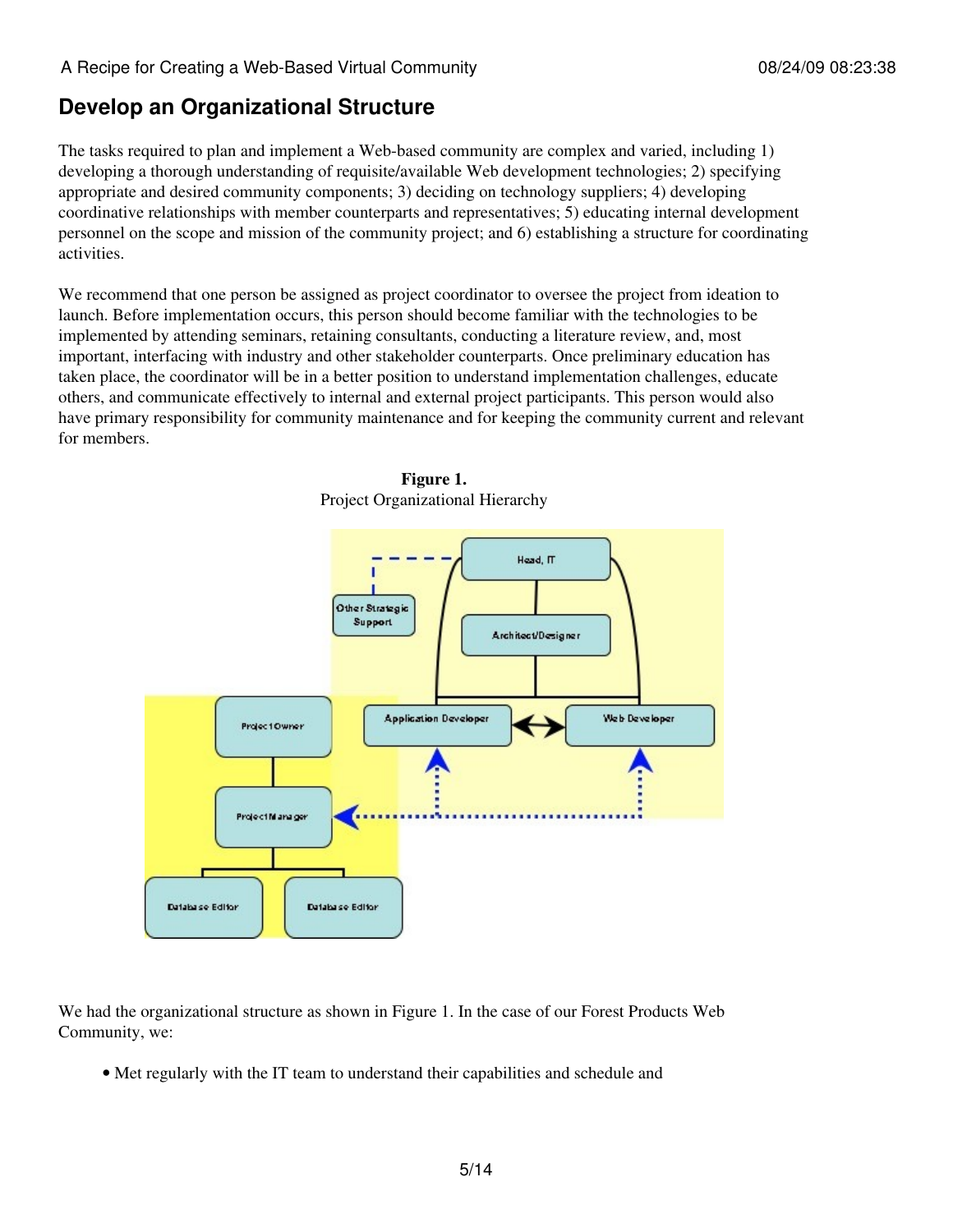• Met frequently with other team members to educate them about the plan and the tasks each team member would be responsible for.

### **Creating a Pre-Implementation Plan**

Long before implementation, priorities, specifications, goals, and objectives need to be developed with close coordination and input from potential community members. Rationale and justification for each community component and how they might fit into members' overall business or organizational strategy should be part of pre-implementation discussions. Furthermore, a discussion of benefits that can be accrued to manufacturers and other members should be stressed. Planning and implementation schedules and responsibilities should be clearly stated with reasonable timetables established jointly with allowances for testing and the "learning curve" for members and developers.

In the case of our Forest Products Web Community, the following features were deemed necessary for serving the industry most effectively.

- Comprehensive directory of industry
- Comprehensive search feature
- Member self update profile
- Easy and appealing Web interface

### **Researching Existing Web-Based Communities**

There are a number of Web-based communities targeting industrial sectors and non-industrial groups with common interests and social connections. There are also Web sites, while not strictly communities, that contain elements of Web-based communities. A thorough review of these sites should be undertaken to identify the potential menu of options available. In addition, the functionality and navigability of these Web sites and communities should be evaluated and critiqued. Existing Web communities in similar and dissimilar areas can be of great help too in trying to decide what capabilities and functionality the Web community should have.

In the case of our Forest Products Web Community, other industry Web sites were researched and analyzed. They included:

- On-line directory resources provided by state government
- On-line industry directories
- Other state forest products Web communities (e.g. Louisiana State Forest Web Community)
- Other industry Web communities and e-commerce sites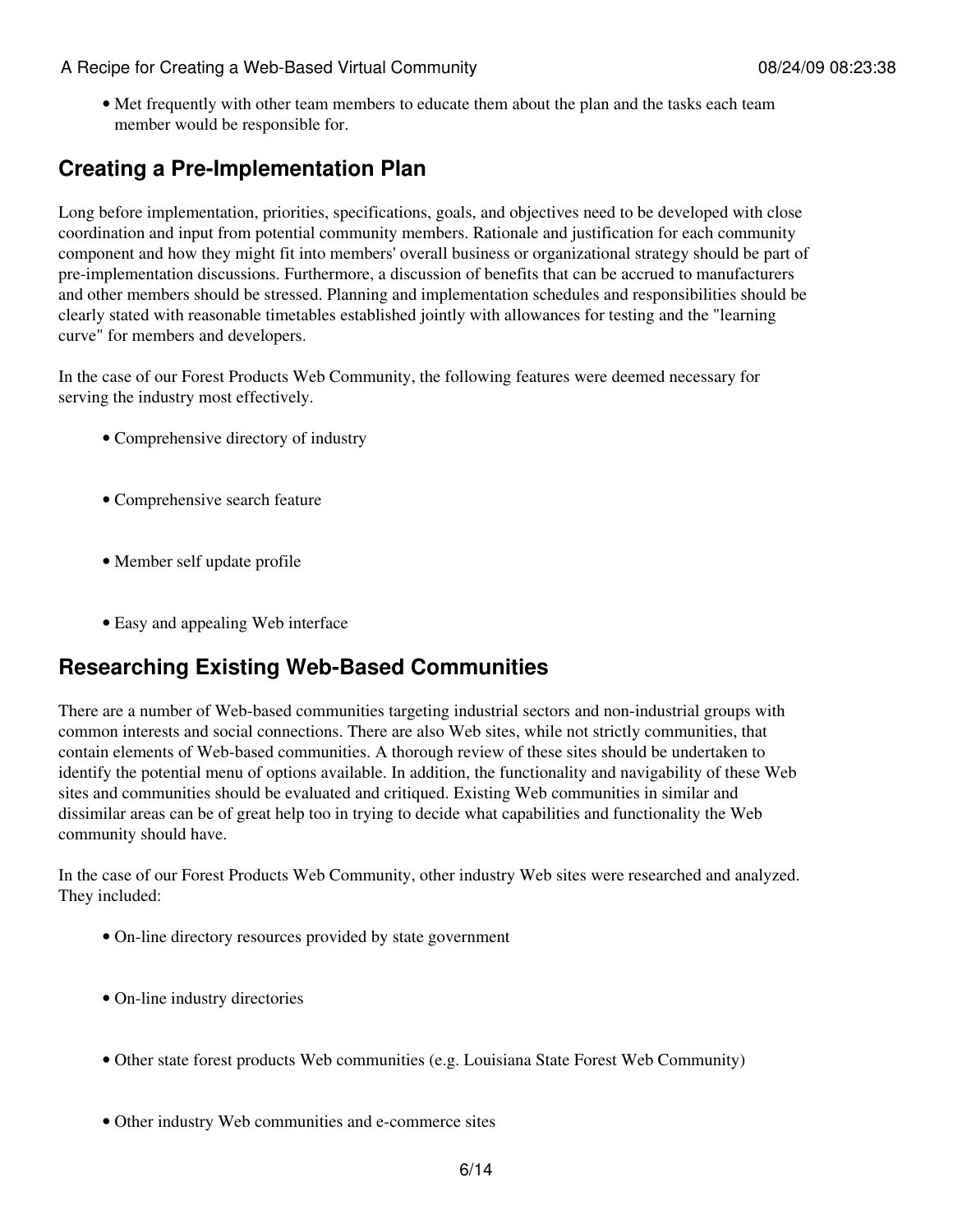## **Creating a List of Community Components**

After a thorough review of potential options and functions is compiled, they should be prioritized through a formal process involving stakeholders, potential community members, and Web developers. This process should result in a list of top priorities and, concurrently, a list of what activities are feasible within budget and expertise constraints. The strength of the process is having representation from all relevant parties in planning and implementing the community.

In the case of our Forest Products Web Community, after researching several Web communities, we realized that a phased implementation of the Web community would serve the best purpose. Most Web communities out there do not provide the best means searching for a specific company or product. Even if they do, the user interface is counterintuitive and doesn't encourage many industry participants. Also, most Web communities rely on centralized control of membership. The best way to encourage industry participation was to have a centralized control but at the same time give the industry members the freedom of joining the community and controlling the information about themselves.

## **Creating Web Design and Functional Specifications**

Niederst (1996) expresses the need for Web designers to have an understanding of the human-computer interface issues of Web site design, including navigation, function, and graphics. In addition to meeting the needs of community members, Lazar (2001) is adamant that the process of Web development should be user-centric; that is, the process should meet the functionality and usability needs of the user.

We suggest that mock-ups of each screen be developed using presentation graphics software such as Microsoft<sup>©</sup> PowerPoint<sup>©</sup>. Each screen should include links that lead the user to what will eventually be hyperlinked Web pages. In addition, a functional specification document should be generated that clearly states the rationale for each link, function, and content item. These documents then should be reviewed internally by designated Web developers for further refinement through an iterative process.

Only when there is agreement between project leadership and Web developers on what the final product will look like and what the look and feel will be for users should the PowerPoint© be presented to stakeholder/community member representatives for review and critique. The functional specifications document should also be distributed at these sessions.

In the case of our Forest Products Web Community, we provided a very detailed functional specification. It followed the paradigm shown in Figure 2 and Figure 3. This specification mimicked the entire behavior of the portal. In essence, this specification accounted for all user interactions and the results of such interactions. This specification was another way of describing the behavior of the Web community. Figure 4 shows the home page of Indiana Forest Products Web Community.

**Figure 2.** Process Flow Diagram of Web Page

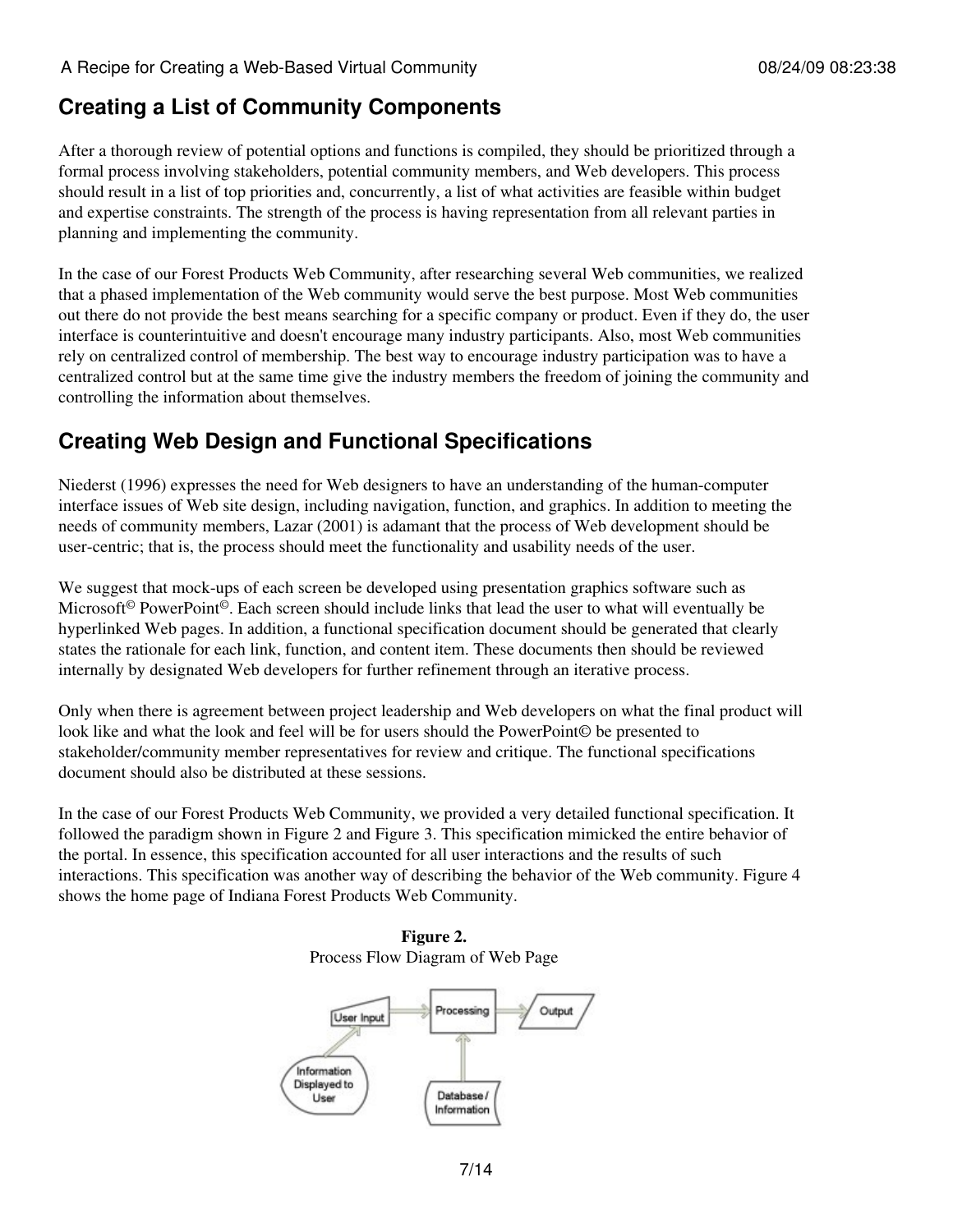| Parent:<br>Homepage                                                                                         |                                                  |                                                                           |                                                                                                                                                                                                                                                                                                                                                                                                                                      |                                                                                                                                                                   |
|-------------------------------------------------------------------------------------------------------------|--------------------------------------------------|---------------------------------------------------------------------------|--------------------------------------------------------------------------------------------------------------------------------------------------------------------------------------------------------------------------------------------------------------------------------------------------------------------------------------------------------------------------------------------------------------------------------------|-------------------------------------------------------------------------------------------------------------------------------------------------------------------|
| <b>Child</b><br>(the link for<br>most of the<br>children below<br>are always<br>visible on the<br>Web site) | <b>Type</b><br><b>of</b><br><b>Child</b><br>Link | Input                                                                     | Processing                                                                                                                                                                                                                                                                                                                                                                                                                           | Output                                                                                                                                                            |
| Purdue<br>University logo                                                                                   | Image<br>with<br>link                            | Mouse click                                                               | n/a                                                                                                                                                                                                                                                                                                                                                                                                                                  | $1.$ Open in<br>new<br>window<br>2. Link to<br>Purdue<br>University<br>homepage                                                                                   |
| <b>Search Text</b><br>Box                                                                                   | Form<br>Field                                    | Enter<br>search field,<br>and mouse<br>click<br>"Search"<br><b>Button</b> | 1. Check user<br>privilege. Output<br>should result<br>only in items that<br>the user has<br>privilege to.<br>2. match the input<br>text with all the<br>html documents<br>that make up the<br>Web site<br>3. Match the title<br>and the text<br>content of the<br>html document<br>with the input<br>search text.<br>4. produce a table<br>of results with<br>title of html<br>document, first<br>few lines of the<br>text from the | 1. Display<br>in<br>output<br>area in<br>same<br>window<br>2. Display<br>sequentially<br>in order<br>of sort<br>as<br>mentioned<br>in point<br>$5$ (left<br>cell) |

**Figure 3.** An Example of Functional Specification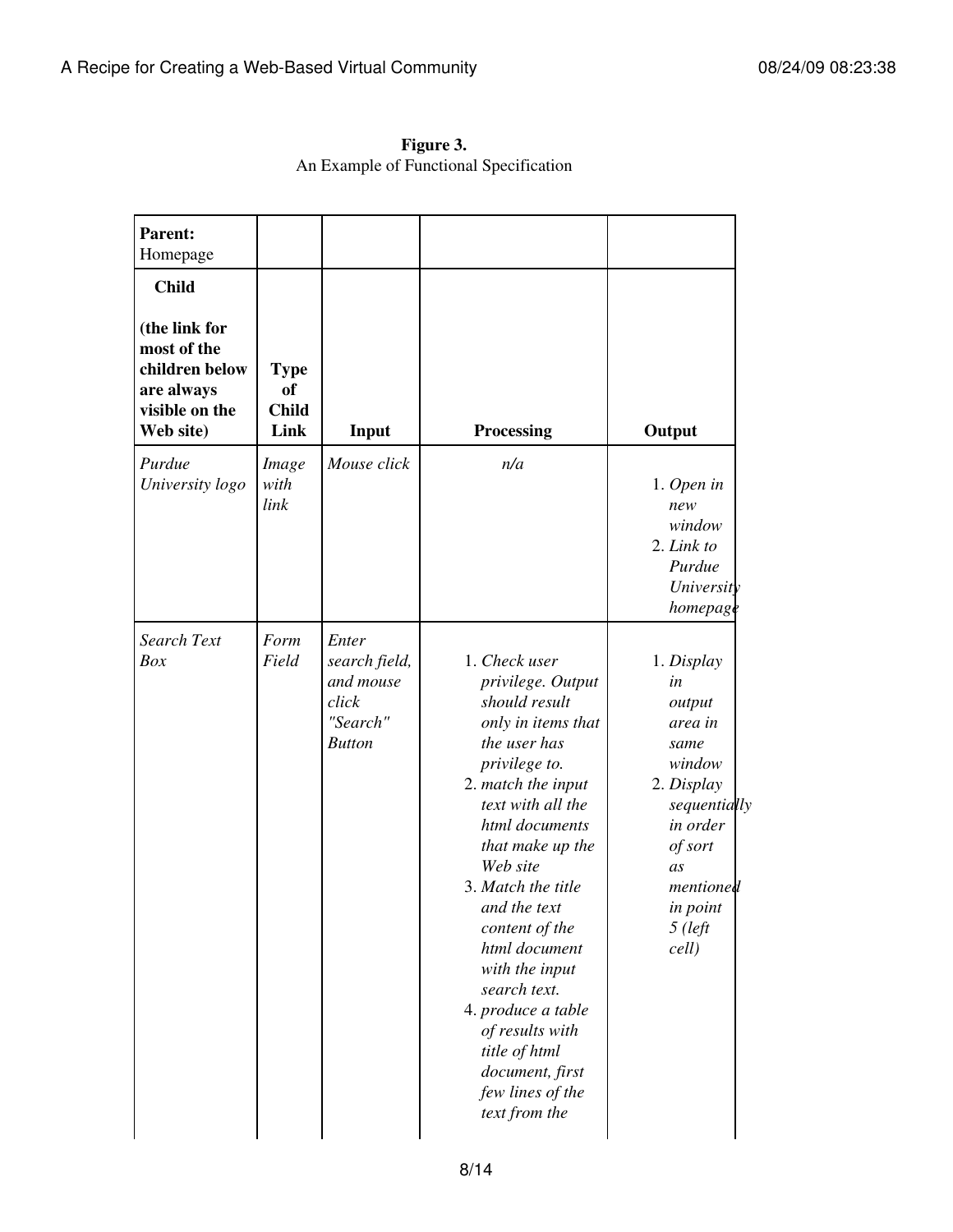|             |                      |             | html document,<br>date the<br>document was<br>created<br>5. sort result by<br>most relevant<br>(based on text<br>match) and then<br>by date of<br>creation                                                    |                                                                                                                                                                                                                                      |
|-------------|----------------------|-------------|---------------------------------------------------------------------------------------------------------------------------------------------------------------------------------------------------------------|--------------------------------------------------------------------------------------------------------------------------------------------------------------------------------------------------------------------------------------|
| "Members"   | Text<br>with<br>link | Mouse click | n/a                                                                                                                                                                                                           | 1. Display<br>in<br>output<br>area in<br>same<br>window<br>2. Text<br>with<br>links.<br>Forms<br>with<br>links.<br>Details<br>in the<br>following<br><i>paragraphs.</i>                                                              |
| "Directory" | Text<br>with<br>link | Mouse click | Will fetch basic<br>information (company<br>name, specialization,<br>address, phone, fax,<br>email, homepage) about<br>the company from the<br>company database (of all<br>companies) and list it as<br>table | 1. Display<br>in<br>output<br>area in<br>same<br>window<br>2. Display<br>all<br>companies<br>in<br>alphabetical<br>order in<br>$\boldsymbol{a}$<br>tabular<br>form<br>3. default<br>listing is<br>for<br>company<br>name<br>starting |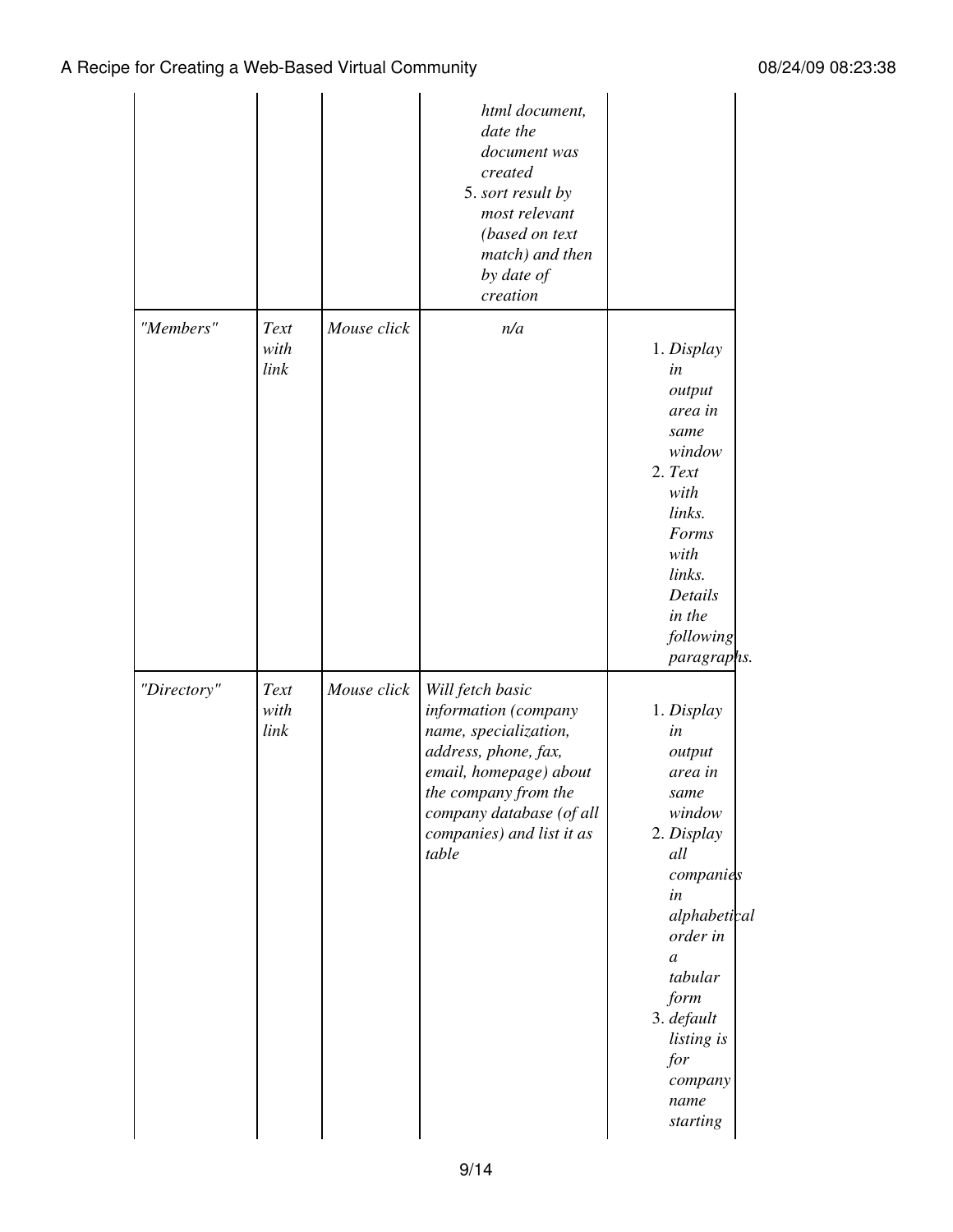|  | with                     |  |
|--|--------------------------|--|
|  | letter 'A'               |  |
|  | 4. Details               |  |
|  | in the                   |  |
|  |                          |  |
|  | following<br>paragraphs. |  |

**Figure 4.** Home Page of Indiana Forest Products Web Community



# **Building Content**

A Web community is primarily a source of information and a medium of communication. Previous steps identified salient information and functionality priorities for stakeholders and community members. The next step is to build content and gather information. Information can come in many forms such as databases, directories, links, presentations, text documents, etc.

A thorough review of secondary or existing information and data sources should be conducted and catalogued. At the end of this process, the repository should be evaluated by the project team for congruence with priority information needs. After all secondary sources of information are exhausted; primary data collection often becomes necessary if creating a database of community members is deemed a priority. Regardless of whether the database is a directory of companies or a compendium of profiles of non-industry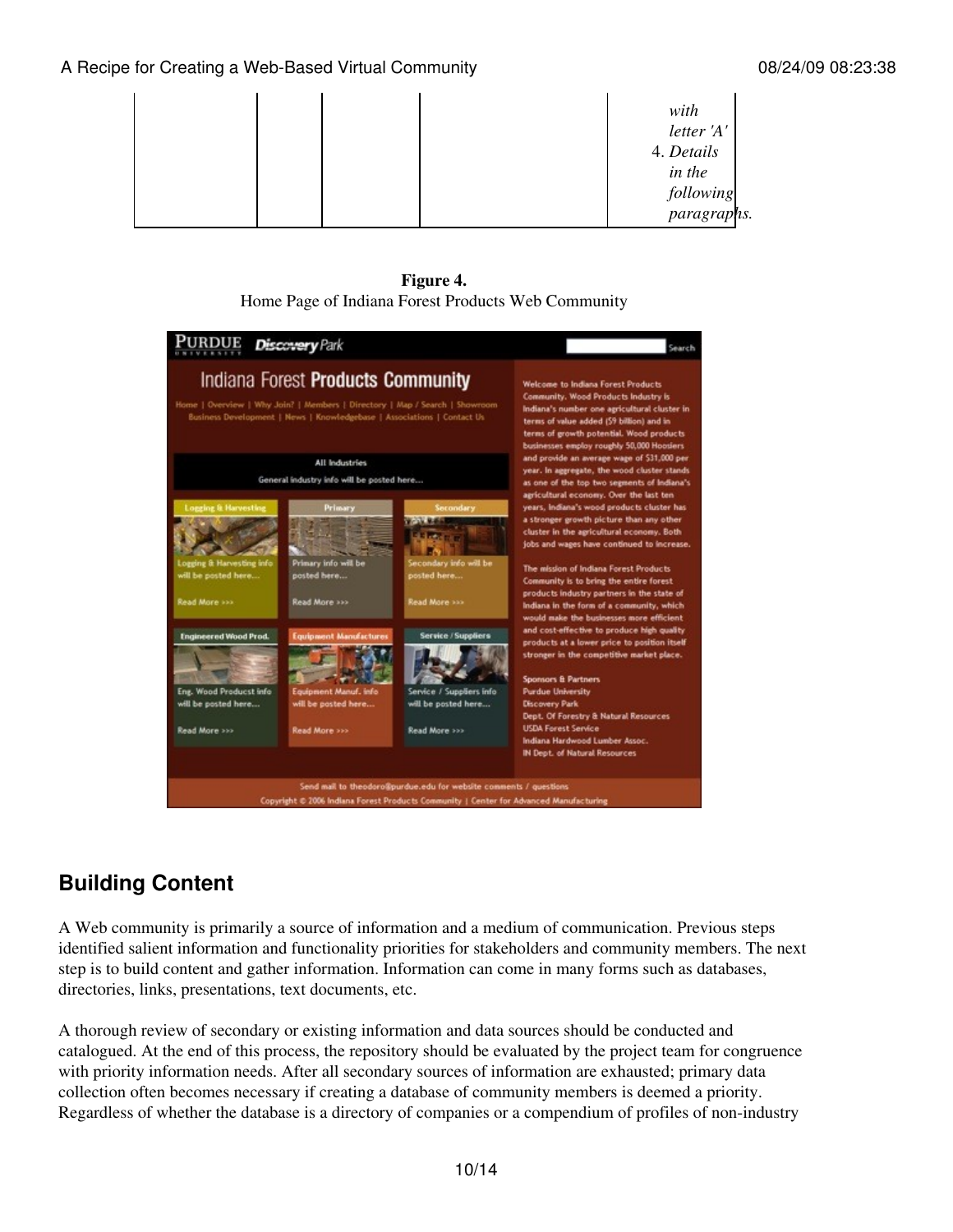entities or individuals, a number of methods exist to collect the information. Typically a mail survey is done to obtain current information straight from the most authentic source. The survey (online, email, postal mail, etc.) should generate sufficient response such that Web community could be made available for public use based on the results.

In the case of our Forest Products Web Community, the database information consisted of the fields shown in Figure 5.

| company name                                                | address of primary contact person (2 lines; option<br>to choose the same as company address) |
|-------------------------------------------------------------|----------------------------------------------------------------------------------------------|
| parent company name (if any)                                | city of primary contact person                                                               |
| company address (2 lines)                                   | county of primary contact person                                                             |
| city                                                        | state of primary contact person                                                              |
| county                                                      | zip code of primary contact person                                                           |
| state                                                       | phone number of primary contact person                                                       |
| zip code                                                    | fax number of primary contact person                                                         |
| company phone number                                        | email address of primary contact person                                                      |
| company fax number                                          | username                                                                                     |
| company email address                                       | password                                                                                     |
| company Web address                                         | company products and services offered                                                        |
| company logo (image)                                        | industry                                                                                     |
| name of primary contact person<br>(first, middle, and last) | NAICS code (integer field; multiple entries<br>allowed)                                      |
| designation of primary contact<br>person                    | product image uploads (20 images 800x600 pixels<br>$RGB$ jpeg)                               |

#### **Figure 5.** Database Fields

# **Beta Testing**

In software and Web development, a beta test is the second phase of testing in which a sampling of the intended audience tests the product. Originally, the term "alpha test" meant the first phase of testing in a software development process. The first phase includes unit testing, component testing, and system testing. Beta testing can be considered "pre-release testing." Beta test versions of software are now distributed to a wide audience on the Web, partly to give the program a "real-world" test and partly to provide a preview of the next release. In this process, beta testing is done with both users and community members. Modifications are then made before launch based on comments, suggestions and problems that were encountered.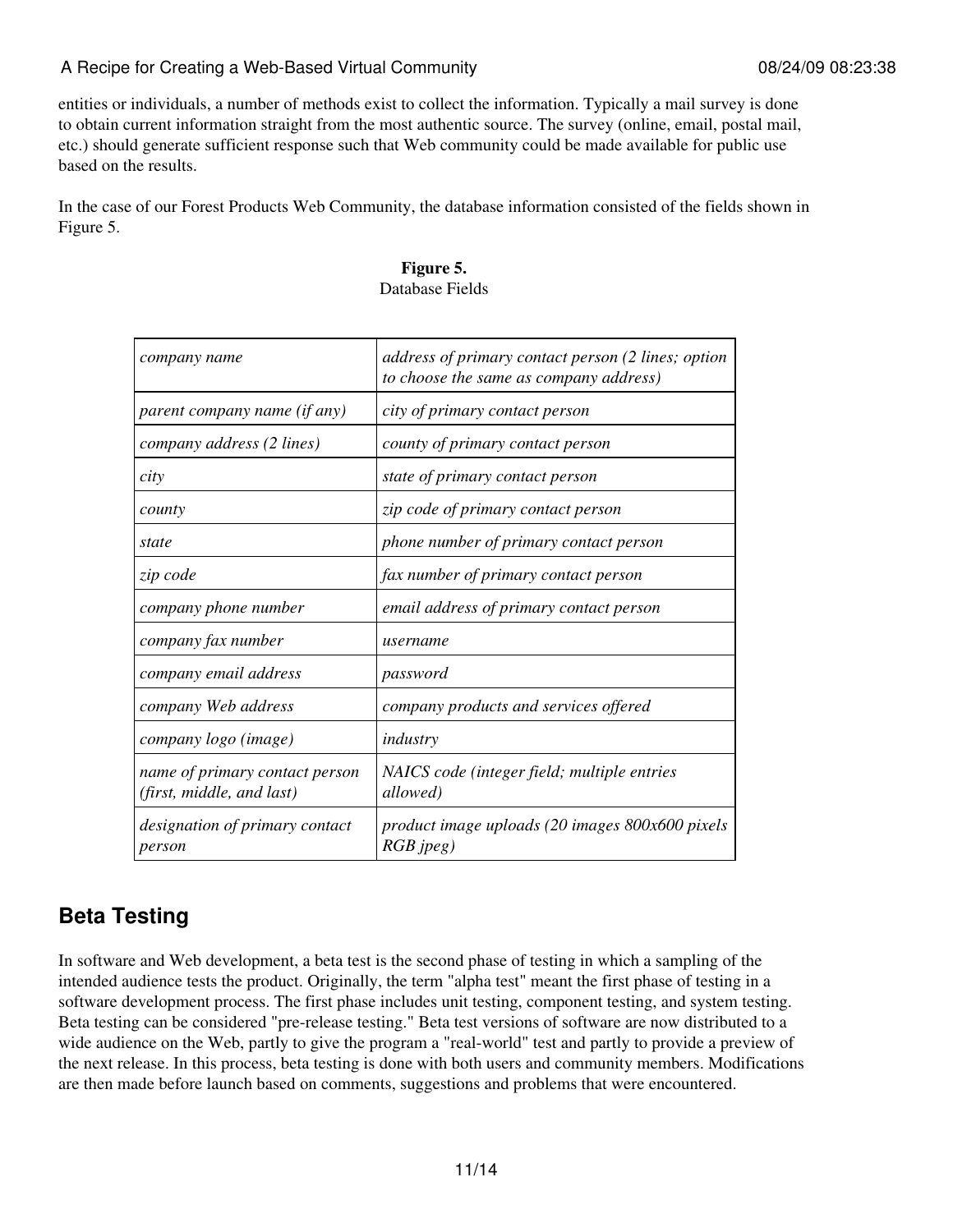### **Launching**

It is important to launch the Web site publicly such that enough Web traffic is directed to the Web site that it gets the attention of search engines. A launch during a conference would be ideal because it can allow users to register during the conference and because it would grab the attention of news media. News media postings of the launch on their Web sites can increase the rank of the Web community in a Web search (e.g., Google). Once the Web community gets the attention of search engines, the link to the Web community is more likely to be posted on other Web sites, thus increasing the visibility of the community.

## **Promotion**

Marketing the Web community is an ongoing process. Active management of news and events pertinent to the community should be done to maintain site visits by members. Some volunteer champions among the industry (who are community members) should be engaged in the promotional activity. The site should be advertised on other industry-related Web sites, trade journals, company Web sites, university Web sites, faculty and student Web sites, etc.

## **Soliciting Feedback**

Feedback from users and community members is an important tool to guide making near-term modifications to the Web site. It is important to note that the Web community was developed by a group of people. But the users of the community may be a different group of people. Getting user feedback, actively seeking user feedback, acting on the feedback in a timely manner, and responding to the feedback immediately are important steps in the process.

# **Other Issues and Considerations**

## **Collecting Web Metrics**

Information on Web community visits (e.g., what is the profile of members who visit the community, what is the geographical distribution of visits, which links are more popular, which Web sites link to Web community, etc.) is very useful. This information gives pointers to what's working and what's not. This information can be used to market the Web community more effectively.

## **Need for One Point of Contact**

A protocol on how the communication should be responded to has to be developed. The responses should be in a standard format. The upper time limit to respond to queries and feedback should be set. Surveys on user satisfaction should be done on a regular basis.

# **Need to Assign a Webmaster**

Selecting the right Webmaster is critical to the success of the site. Webmasters often are chosen for their Internet technical skills—not their ability to package content. That's a serious mistake. If the Webmaster is technically proficient but not marketing- and management-oriented, the site will appeal more to geeks than to potential customers. An effective Webmaster is essentially an editor—someone who understands both the subject matter and the needs of the audience and then can package content to satisfy that audience. He or she should be able to take content from the industry specialists in your organization and translate it in appealing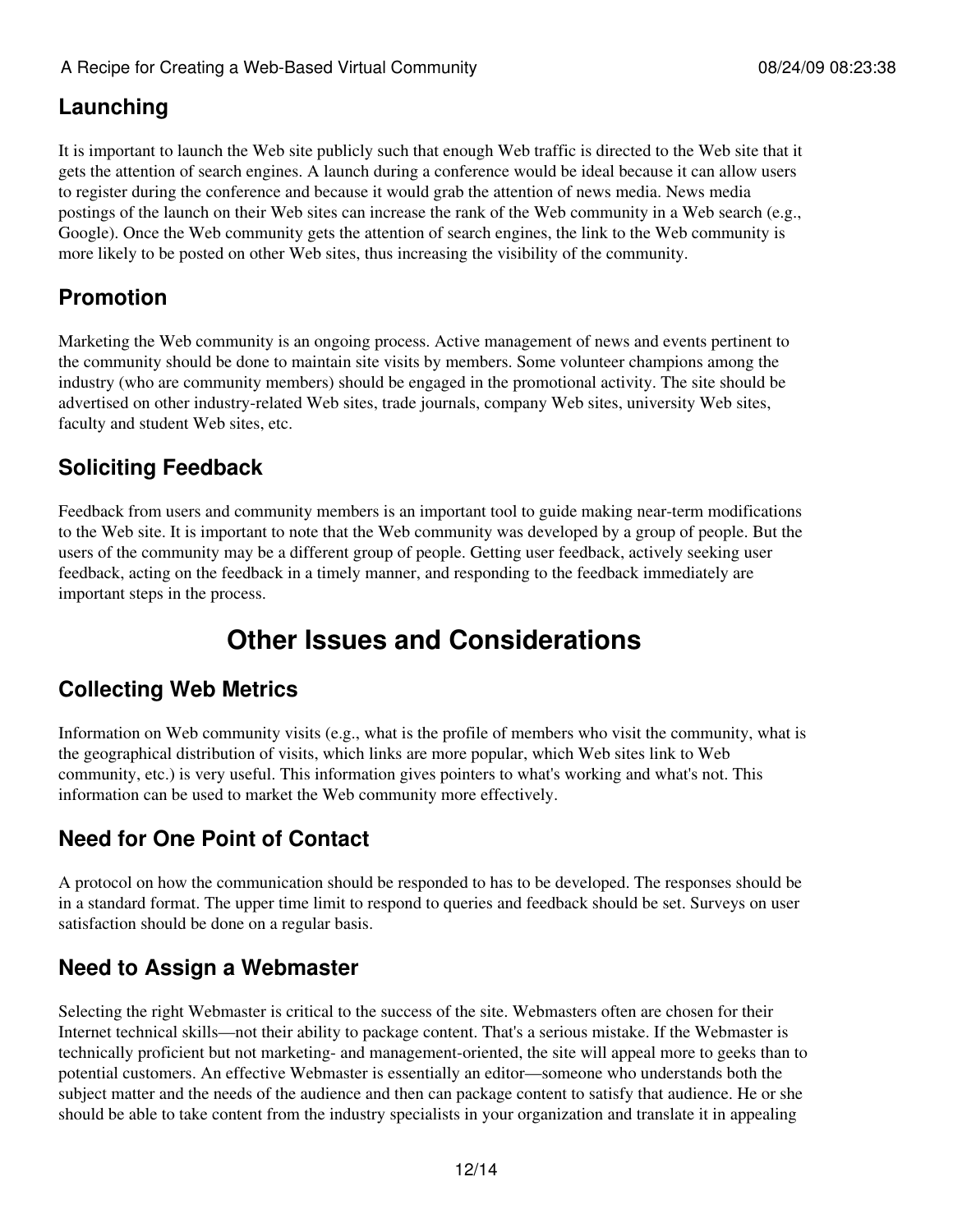ways for the Web (Zarowin, 2007).

### **Developing a Maintenance Plan with Assigned Responsibilities**

There are several administrative jobs even after the project is complete, including sending out email, updating news, monitor postings, etc.

## **Developing an Upgrade Plan**

If everything is done as above, the Web community is likely to succeed. In such an event the traffic and membership would increase rapidly. Resource requirements may need to be re-assessed. Newer features may need to be incorporated both to satisfy increasing needs and to prevent obsoleteness.

### **Do's and Don'ts of Web Development (Charles, 2007)**

**New content**: Do. Review your site's current positioning on the major search engines and create content for important terms with which your site is not performing.

**Search engine optimization**: Do. If it hasn't been, have your site optimized for the keywords that your customers and prospects would use to locate you on search engines.

**Link-building program**: Do. This is an important way that search engines measure your site's importance in your industry.

**Web site audit**: Do. A comprehensive audit will check to make sure that internal and external links work, contact forms are operational, your site's performing on search engines, etc.

**Foreign language pages**: Do. If business is conducted outside the U.S., devote pages to the language of other markets. It'll help position your site in foreign search engines.

**Site navigation**: Don't. Develop a site that looks like it has Bandaids<sup>®</sup> all over with buttons and links that were added after the site was launched. Plan up-front for a user-friendly and attractive Web site.

**Flash**: Don't, unless you've already done the do's and have money left over.

**More images**: Don't, unless the graphic conveys information better than text.

**Videos**: Don't, unless your video shows something that would be difficult to describe or illustrates a significant difference in how your products work or are used compared to competitors.

# **Conclusion**

As discussed above, building a Web community requires a lot of planning. The recipe for building a Web community given here is very generic in nature. Although examples were for building a Web community for the forest industry, the process can be used for any industry with only relatively minor changes.